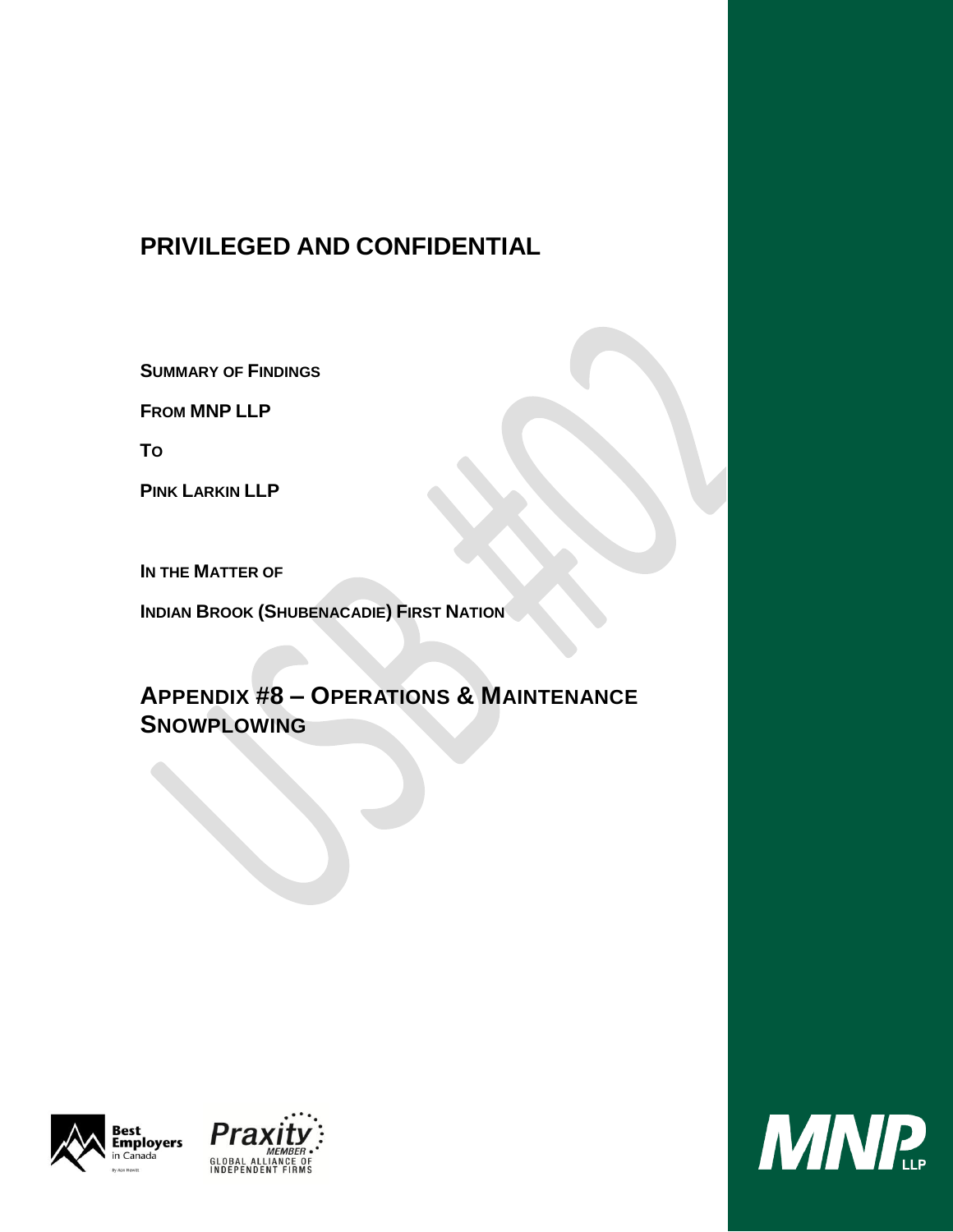

## **TABLE OF CONTENTS**

| 4 |  |     |
|---|--|-----|
| 5 |  | .10 |
| 6 |  |     |

## **TABLES**

 $\overline{\phantom{a}}$ 

## **EXHIBITS**

<span id="page-1-4"></span><span id="page-1-3"></span><span id="page-1-2"></span><span id="page-1-1"></span><span id="page-1-0"></span>

| Tab            | Title                                                                                                                                                                             |
|----------------|-----------------------------------------------------------------------------------------------------------------------------------------------------------------------------------|
| $\mathbf{1}$ . | Memo re: Council requests for tenders to be issued for snow removal, salting,<br>sanding roads/parking lots/driveways in reference to December 9 <sup>th</sup> Council<br>Meeting |
| 2.             | Service Agreement with H. Sack dated December 15, 2009                                                                                                                            |
| 3.             | Letter from McLellan, Richards & Bégin dated February 17, 2014                                                                                                                    |
| 4.             | Sack's Plowing cheque requisitions and cheque stubs for year ended March<br>31, 2010                                                                                              |
| 5.             | Sack's Contracting & Management Limited Invoice 16042012 snow for the<br>amount \$133,000, dated April 16, 2012                                                                   |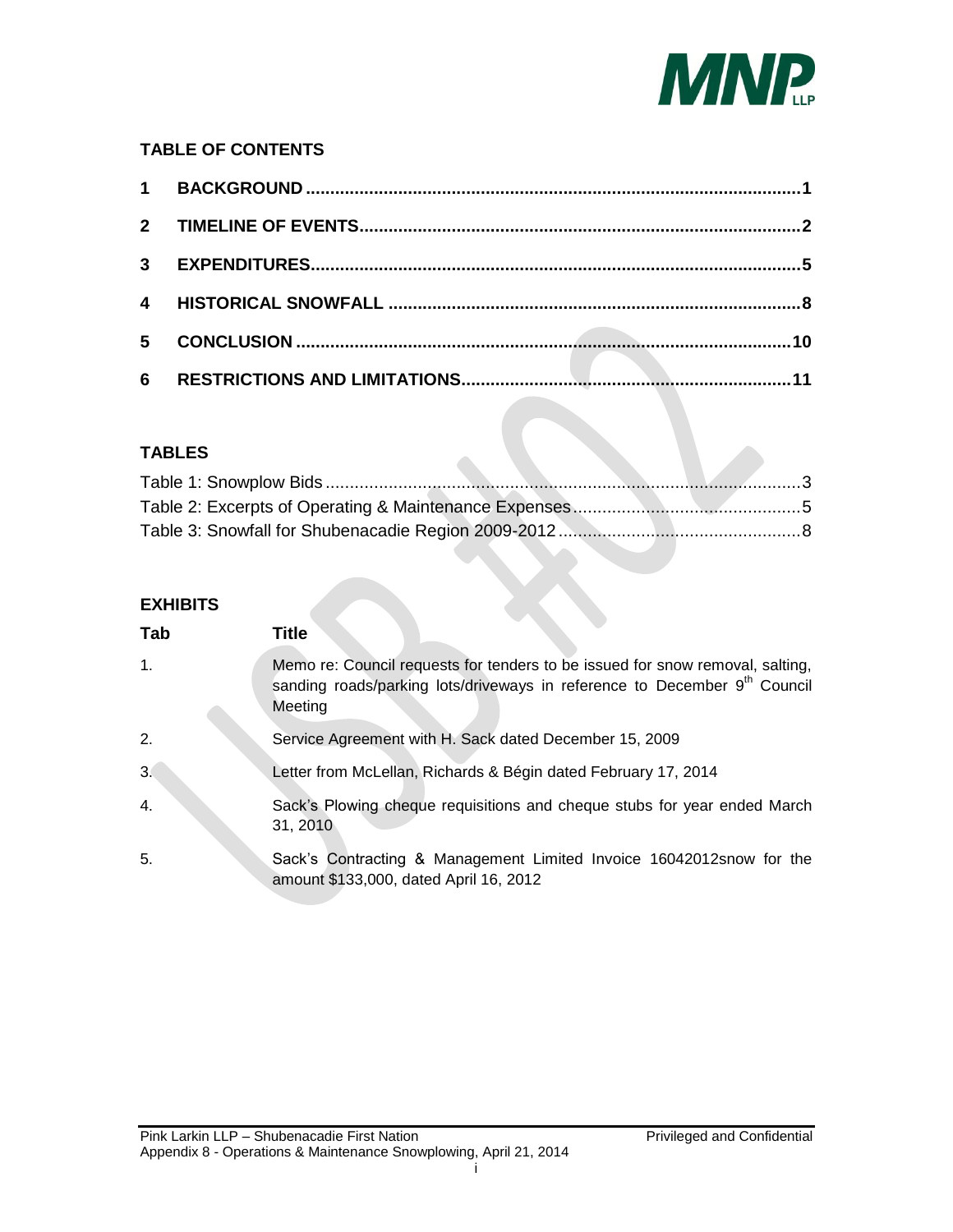

## <span id="page-2-0"></span>**1 BACKGROUND**

- 1.1 From April 1, 2009 to March 31, 2012 ("Period of Review"), Shubenacadie First Nation ("SFN" or "the Nation" or "the Band") paid for snowplowing as part of its Operations and Maintenance department ("O&M"). We were advised that there had been a change in the contractor doing the work. We were requested to review how the snowplowing work is awarded and to review the amount paid to the contractor.
- 1.2 Concerns were raised in regard to the awarding of the work to Mike Sack ("M. Sack"), the cost of the snowplowing year by year and the changes to the request for proposal process.
- 1.3 Amounts have been rounded for reporting purposes.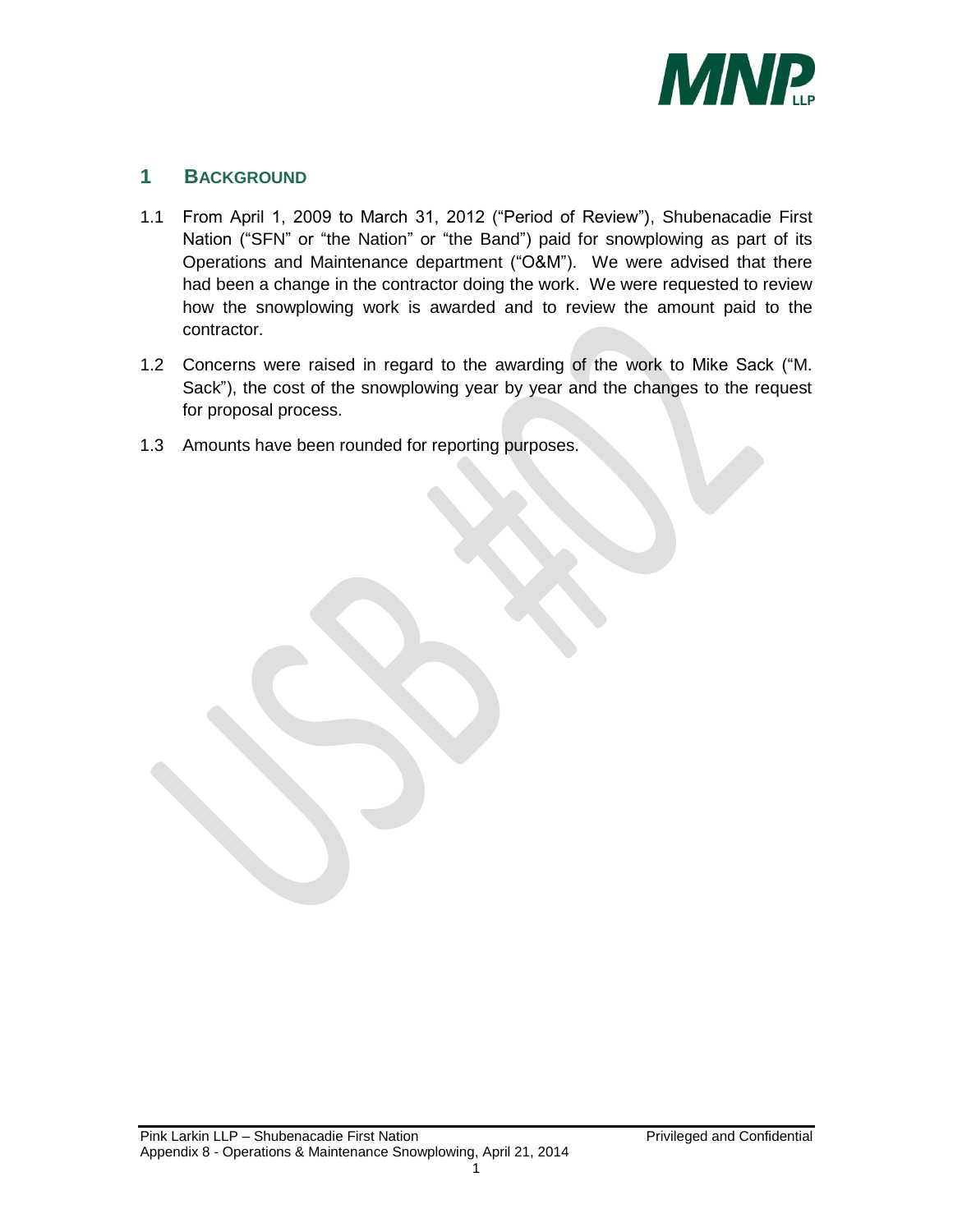

# <span id="page-3-0"></span>**2 TIMELINE OF EVENTS**

- 2.1 Prior to 2009, we understand that snowplowing on the reserve was done by two employees of O&M with a Bobcat and a three ton truck both equipped with a plow. Both were owned by SFN and used on an as needed basis. When the employees were not doing the snowplowing, they were employed doing other operations such as garbage removal. The Manager of O&M left the community for approximately one year, and when he returned in late 2010 he discovered that the snowplow equipment had been sold or given away. In addition, snowplowing had come under the control of Housing. The Manager of O&M was under the impression that there was a 10 year contract for the snowplowing and did not question it. As he was not responsible for the budget, he did not monitor the expenses.
- 2.2 There was a feeling that external resources were reluctant to bid on doing the snowplowing due to concerns about being paid.
- 2.3 Documents related to the tendering of a snowplowing contract were found in the records of Burchell MacDougall Lawyers ("Burchell MacDougall"). In 2008 a memo was released which referenced a Council Meeting on December  $9<sup>th</sup>$ , where the Council requested "*invitations for tenders be issued for snow removal, salting, sanding roads/parking lots/driveways.*" The bid process stipulates that the contract is from "*December 16th, 2008 until March 31st, 2009 for all main roads and subdivisions and lanes, community parking lots/driveways, emergency responder's driveways and seniors, disabled, driveways*". The memo does not indicate how much snow must fall before snow removal is to take place. A copy of the memo is attached as *Exhibit [1.](#page-1-0)*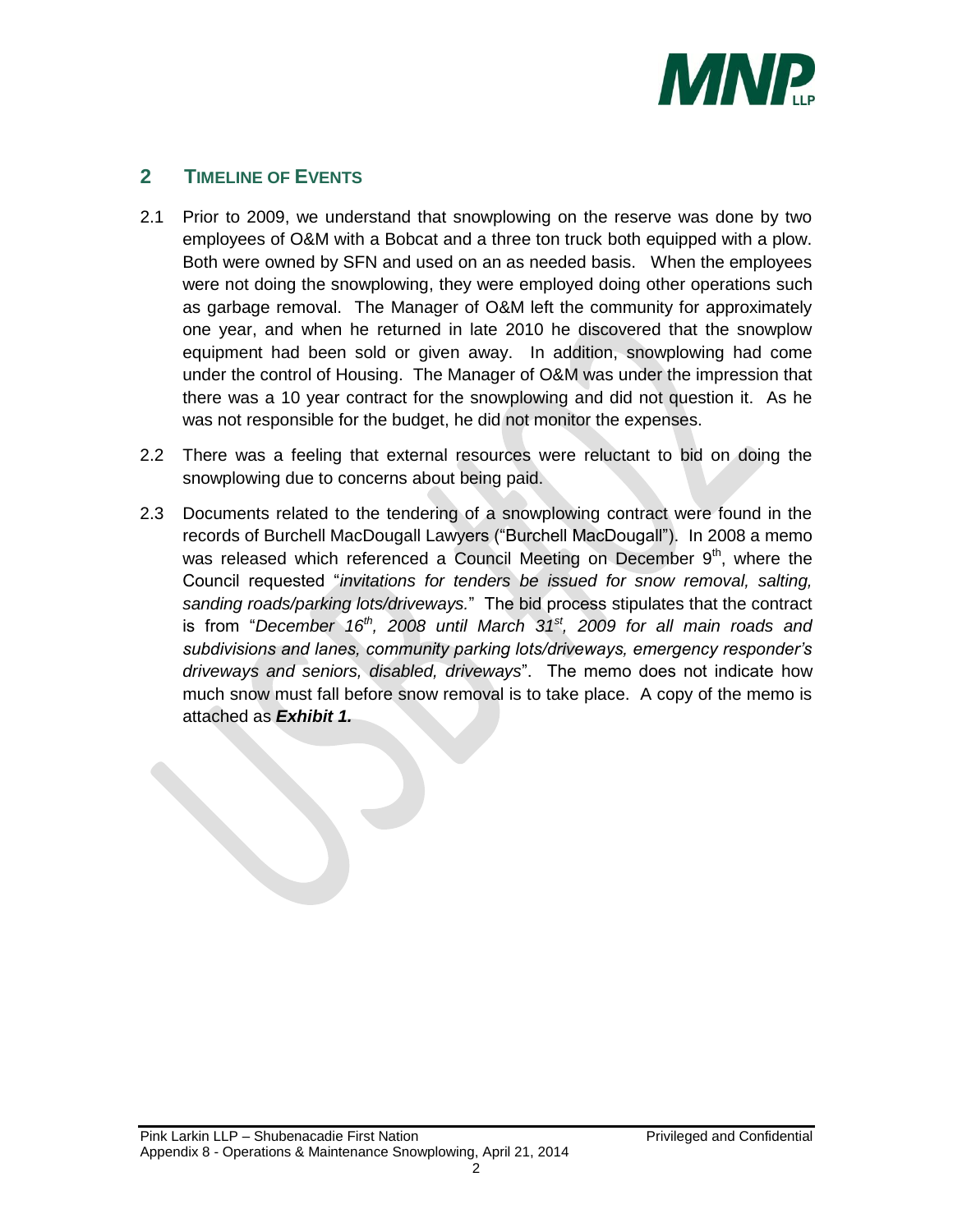

2.4 The Band received five bids; John Peter Paul, M. Sack, CJ Sack, CJS Excavating and Thomas Maloney. However, a note on the bid from CJS Excavating indicated that it was not received on time, therefore not considered. The bids can be summarized as follows:

| <b>Name</b>           | <b>Bid</b>                                           |
|-----------------------|------------------------------------------------------|
| M. Sack               | \$1,070 for 107 and \$2,080<br>for $2081$            |
| CJ Sack               | \$802.50 for 107 and<br>\$1,560 for 208 <sup>1</sup> |
| <b>CJS Excavating</b> | \$124,750.00                                         |
| <b>Thomas Maloney</b> | \$127,454.15                                         |
| John Peter Paul       | Total not provided                                   |

### <span id="page-4-0"></span>**Table 1: Snowplow Bids**

- 2.5 We understand that the tender process failed and no bid was accepted. Burchell MacDougall was asked to provide an opinion on the process. The January 14, 2009 opinion found that the process was "fatally flawed" and that the bids were largely not comparable. The recommendation was to reject all proposals and contact the four bidders who submitted their documents on time to offer them the ability to re-submit bids. We did not find documents that would suggest that this was done. Invoices and payment for snowplowing services prior to March 31, 2009 have not been examined as they are outside of our Period of Review.
- 2.6 In addition to the Burchell MacDougall comments, we also note that the bids attributed to M. Sack and CJ Sack are identical in formatting and the handwriting appears to be the same, however the cost is different. We understand that CJ Sack is the owner of CJS Excavating.
- 2.7 The next reference to snowplowing was found in the Council Minutes dated November 18, 2009, as follows "*Gary Richards to complete a contract for snow removal*". Based upon the date of the meeting we assume that the contract would, at a minimum, be for the winter of 2009/2010.
- 2.8 MNP was provided a Service Agreement between SFN and Henry Sack ("H. Sack") dated December 15, 2009 by Pink Larkin LLP. Pink Larkin LLP also provided a letter from Alain Begin, the legal counsel for H. Sack in regard to the termination of the snow contract. A copy of these documents is attached at *Exhibits [2](#page-1-1)* and *[3](#page-1-2)* respectively.

 $\overline{a}$ 

 $1$  We believe that the reference to 107 and 208 refers to the number of homes or driveways to be plowed.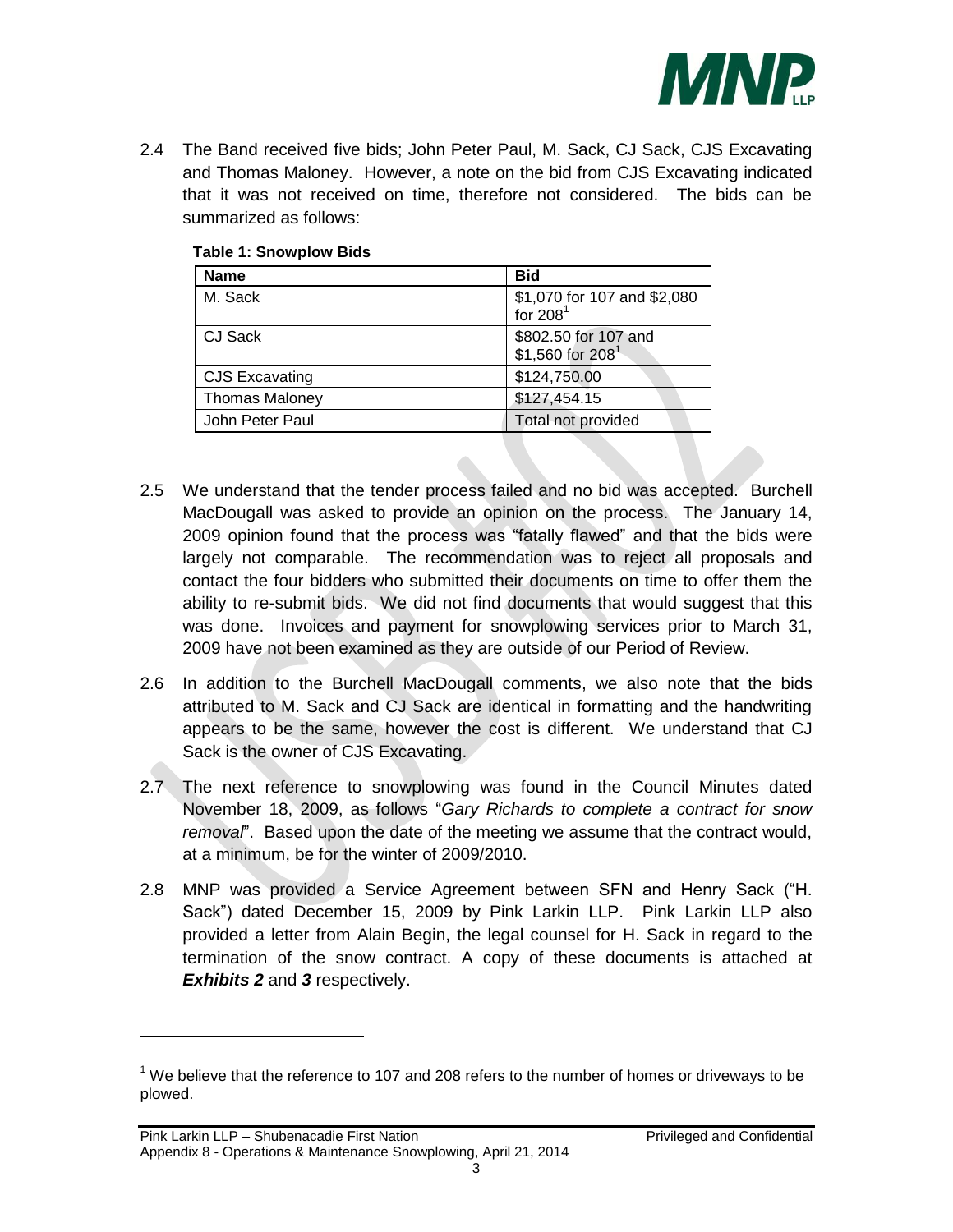

- 2.9 The contract stipulates that "*this is a contract for the performance of a service and Mr. Sack is engaged under the contract as an independent contractor for the sole purpose of providing a service*". The contract further stipulates
	- i) "*the Band will pay Mr. Sack upon acceptance of invoices for services provided. The value of the monthly invoices submitted shall not exceed forty thousand dollars (\$40,000).'*"
	- ii) "*Total amount of remuneration to be paid to Mr. Sack by the Band shall not exceed (\$158,000) one hundred and fifty-eight dollars per annum."*
	- iii) *"The Contract is limited in term commencing on December 1, 2009 and terminating on November 30, 2016"*
	- iv) "*The Contractor and the Band may, by mutual agreement, terminate this Agreement upon ninety (90) days written notice delivered to the other party."*
	- v) An appendix titled "*Schedule of Remuneration"* indicates "*The months of December, January and February will be billed at a flat rate of \$40,000 per month. March of each year will be billed at a flat rat of \$38,000. Snow removal outside of the billed months are included in these costs.", and*
	- vi) The contract refers to the Contractor's address "*shall be as it is stated in the Registry of Joint Stock Companies records"* but there is no referral to a corporation name within the contract itself.
- 2.10 The letter from Mr. Begin of McLellan, Richards and Begin Barristers and Solicitors indicates that H. Sack did 85% of the work himself and that he leased the equipment from Sack's Excavating. Although there is reference to a termination of the contract the financial records reflect payments to Sack's Plowing in fiscal 2010 which were primarily signed by M. Sack. In addition, the financial records indicate that Sack's Excavating, a business associated to M. Sack, has billed SFN for snowplowing services for the years ended 2011 through 2012.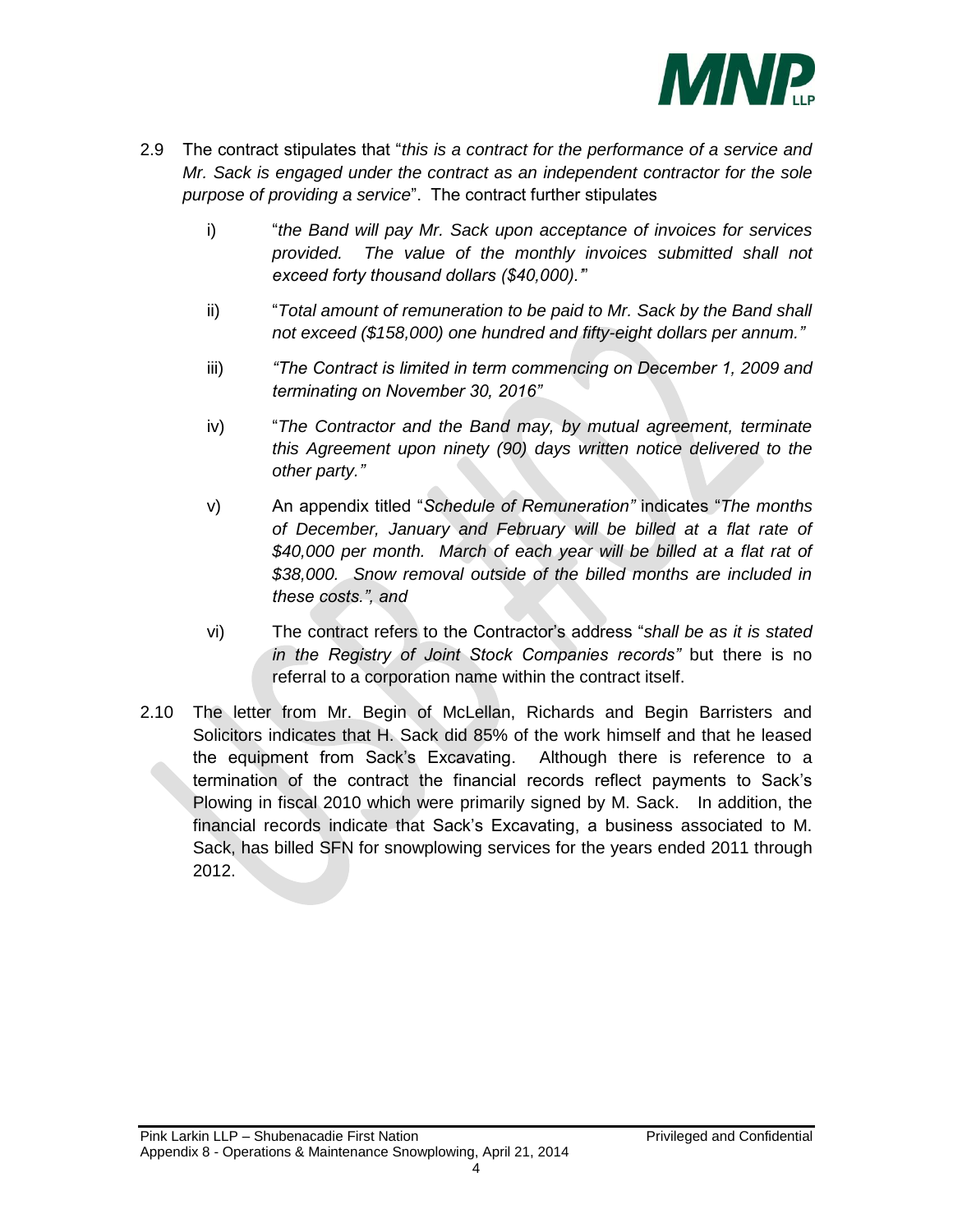

# <span id="page-6-0"></span>**3 EXPENDITURES**

3.1 The cost of snowplowing is reported as part of O&M operations. Excerpts from the O&M schedule of operations from the audited financial statements are shown in [Table 2](#page-6-1) below. Snowplowing is shown alongside some of the other expenditures to give the amount context to the other amounts spent.

| <b>Description</b>                           | 2010        | 2011      | 2012      | <b>Total</b> |
|----------------------------------------------|-------------|-----------|-----------|--------------|
| <b>Water &amp; Sanitation</b>                | \$470,617   | 539,823   | 405,167   | 1,415,607    |
| <b>Community Buildings</b>                   | 448,974     | 400,929   | 273,360   | 1,123,263    |
| <b>Garbage Collection &amp;</b><br>Recycling | 341,137     | 310,040   | 311,749   | 962,926      |
| Oil Spill Clean-up                           | -           |           | 288,794   | 288,794      |
| Snowplowing                                  | 120,000     | 158,000   | 158,000   | 436,000      |
| Total                                        | \$1,380,728 | 1,408,792 | 1,437,070 | 4,226,590    |

#### <span id="page-6-1"></span>**Table 2: Excerpts of Operating & Maintenance Expenses**

3.2 Based upon a review of the general ledger and available supporting documentation, we compiled *Schedule 1*. We note the following with respect to snowplowing payments:

## **March 31, 2010**

- The billing for the year ended March 31, 2010 consisted of five progress bills; four for \$30,000 and the last one for \$38,000. Available invoices from Sack's Plowing, cheque requisitions and cheque stubs are attached as *Exhibit [4](#page-1-3)*. The registration of a business under the name Sack's Plowing was not found and the invoices do not list an address;
- The above progress billings indicate that the total amount spent on snowplowing for the 2010 fiscal year was \$158,000 whereas the financial statements report a total expense of \$120,000. The financial statements are prepared on an accrual basis, therefore the final payment was recorded in the 2011 fiscal year. It is likely that the final draw was not set up as an accrual. One reason for this could be that the contract was not available to refer to and the invoice does not indicate when the work was performed;
- Of the cheque requisitions obtained, Jeff Hayes approved all payments. There is no evidence of any other approval from the O&M Manager or the Housing Manager;
- None of the cheque requisitions refer to a purchase order or work order. Although the description of services rendered refers to a "snow contract" H. Sack signed the cheque requisition for draw #2 as the person who received the payment. M. Sack signed the others; and,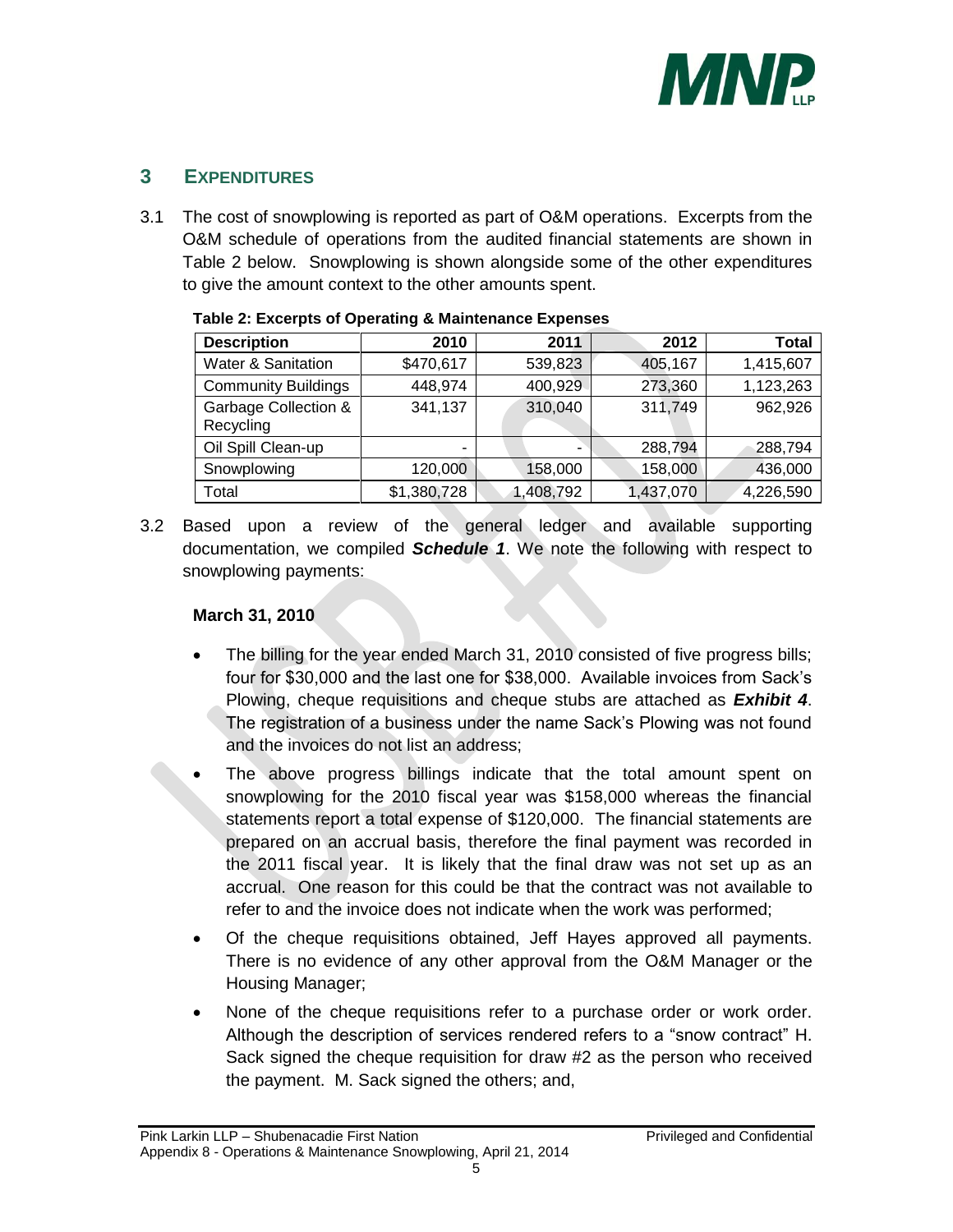

 The invoice and cheque requisition for the first draw was not located, however the general ledger record shows that cheque #24568 in the amount of \$30,000 was issued on January 7, 2010 to Sack's Plowing.

## **March 31, 2011**

- No invoices or cheque requisitions were found for the year ended March 31, 2011;
- As noted in the 2010 financial statements, the amount reported is based upon the payables recorded in the general ledger. In the case of fiscal 2011, the last draw from 2010 in the amount of \$38,000 was added to the first four draws recorded for 2011;
- Looking at the transactions on a cash basis, the general ledger indicates that two cheques were issued totaling \$158,000 as follows:
	- December 17, 2010, cheque #38221 \$30,0000 to Sack's Plowing; and,
	- March 31, 2011, cheque #40674 \$128,000 to Sack's Contracting and Management Ltd.

## **March 31, 2012**

- One invoice was located with respect to snowplowing for fiscal 2012. Invoice 16042012snow, dated April 16, 2012 in the amount of \$133,000 is attached as *Exhibit [5](#page-1-4)*;
- The invoice refers to "*snow plowing and salting services contract, Winter 2011/2012*". The amount of this invoice is net of a payment of \$25,000 which was made on December 13, 2011. Cheque #49277 was recorded in the general ledger as paid to Sack's Plowing "New contract 2011-2012";
- The new contract referred to on the invoice and in the general ledger has not been found;
- Invoice 16042012snow was effectively settled by M. Sack offsetting the amount against fishing revenue owed to SFN. The application of this amount is discussed in the Fishing Appendix, Appendix 9; and,
- Although the invoice for 2011/2012 totals \$158,000 the final payment from 2010/2011 in the amount of \$38,000 was effectively expensed in 2011/2012. The difference of the \$38,000 is a timing difference for reporting purposes. In effect, \$158,000 was paid in each of the three years reviewed, for a total of \$474,000.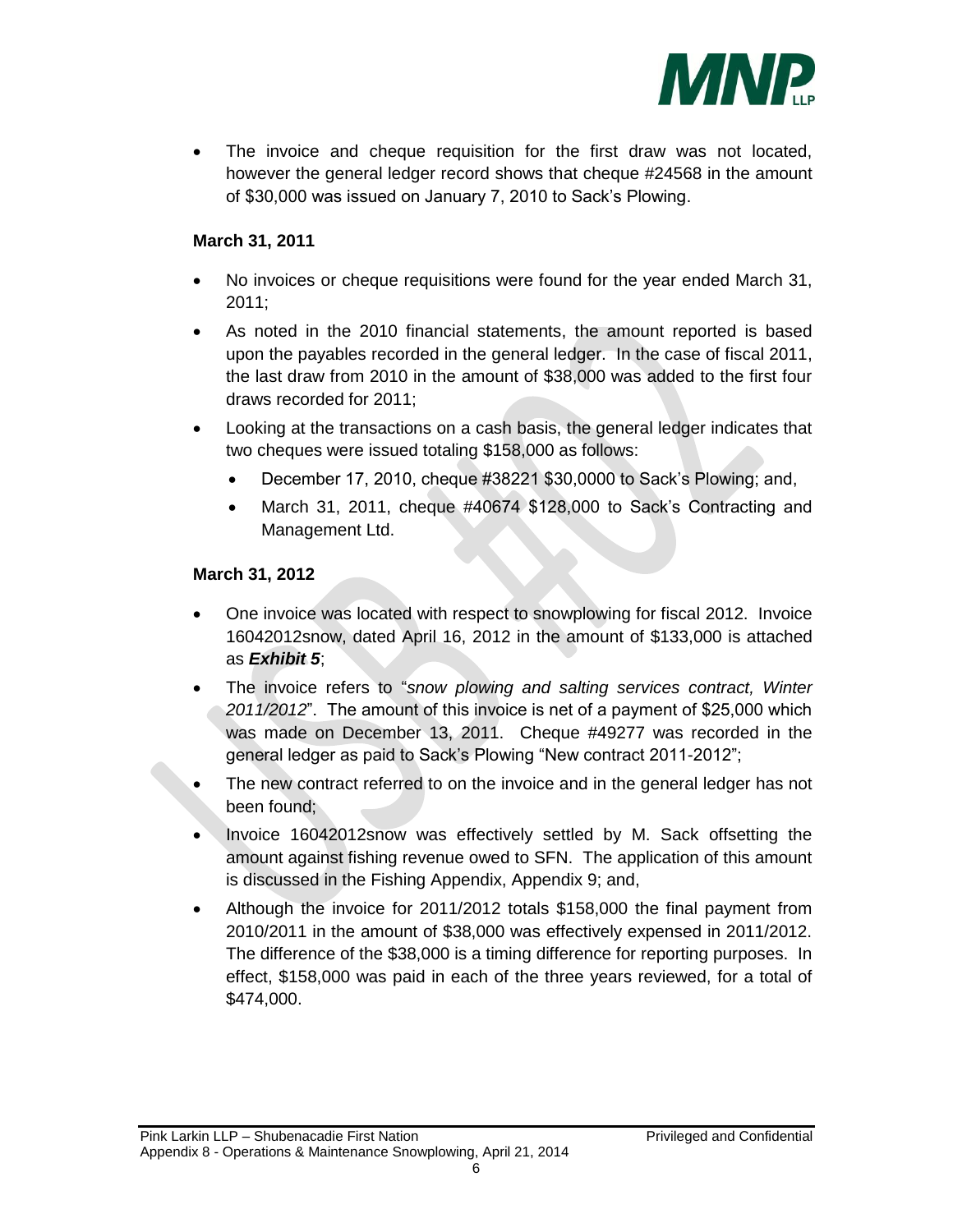

### **Summary of Payments**

3.3 The payments recorded in the general ledger of SFN reflect the total amount provided for in the contract with Henry Sack. However, the invoices in 2011 and 2012 were from a company owned by Mike Sack and not Henry Sack. A registration for the name Sack's Plowing was not found, although at least three cheques issued to Sack's Plowing were received by Mike Sack.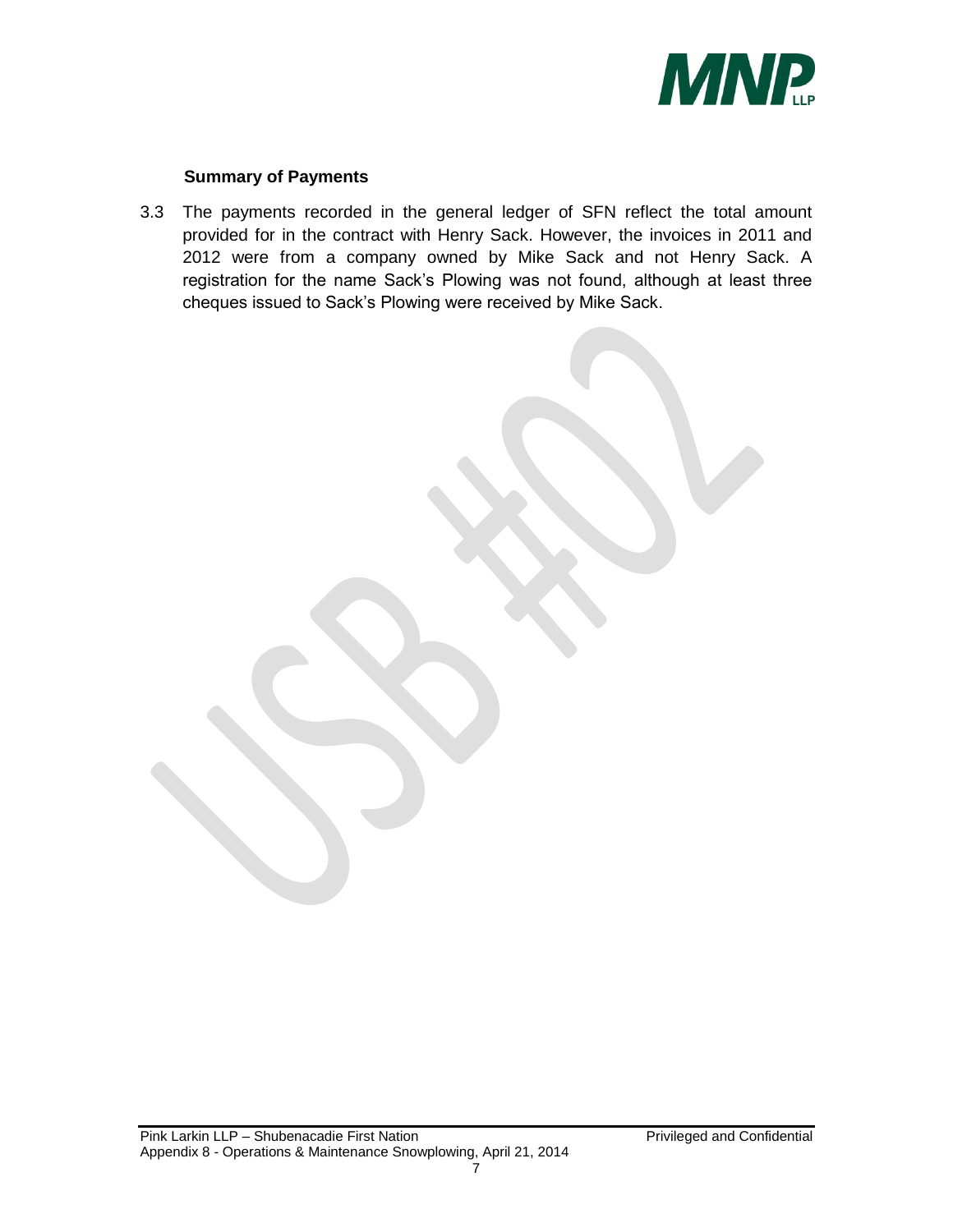

## <span id="page-9-0"></span>**4 HISTORICAL SNOWFALL**

4.1 We understand that snowplowing contracts would be based upon the expected snowfall. For example, the roads and driveways would require plowing or sanding based upon the amount of snowfall. Different levels of snowfall would require different levels of service, however we note that the memo requesting tenders did not specify when snowplowing should take place. Accordingly, we performed high level research with respect to the snowfall experienced in Shubenacadie during the Period of Review. [Table 3](#page-9-1) below was prepared from the National Climate Data and Information Archive of the Environment Canada website. According to the Service Agreement dated December 15, 2009, "*the contractor shall be required to supply appropriate service under this Contract whenever there is a snowfall in excess of 10 cm; or, if less than 10 cm is accompanied by significant drifting".* We are unable to determine what would signify "significant drifting" for the purposes of this Report. The following information comparing monthly snowfall and number days were snowfall exceeds 10 cm is presented for information purposes only.

| <b>Month-Year</b> | # of days over 10 cm | <b>Total Snowfall (cm)</b><br>for month |  |
|-------------------|----------------------|-----------------------------------------|--|
| 2008/2009         |                      |                                         |  |
| Jan-09            | 3                    | 90.0                                    |  |
| Feb-09            | $\overline{a}$       | 49.6                                    |  |
| Mar-09            | $\overline{2}$       | 58.9                                    |  |
| Apr-09            | 0                    | 3.7                                     |  |
| Sep-09            | $\mathbf 0$          | 0                                       |  |
| Total             | $\overline{7}$       |                                         |  |
| 2009/2010         |                      |                                         |  |
| Oct-09            | 0                    | 0                                       |  |
| <b>Nov-09</b>     | $\mathbf 0$          | 7.9                                     |  |
| $Dec-09$          | 1                    | 53.6                                    |  |
| $Jan-10$          | 24                   | 41.4                                    |  |
| Feb-10            | 1                    | 43.3                                    |  |
| Mar-10            | $\mathbf 0$          | 2.6                                     |  |
| Apr-10            | 0                    | 8.9                                     |  |
| Total             | 4                    |                                         |  |
| 2010/2011         |                      |                                         |  |
| Sep-10            | 0                    | 0                                       |  |
| Oct-10            | 0                    | 0                                       |  |
| Nov-10            | $\mathbf 0$          | 5.4                                     |  |

<span id="page-9-1"></span>**Table 3: Snowfall for Shubenacadie Region 2009-2012**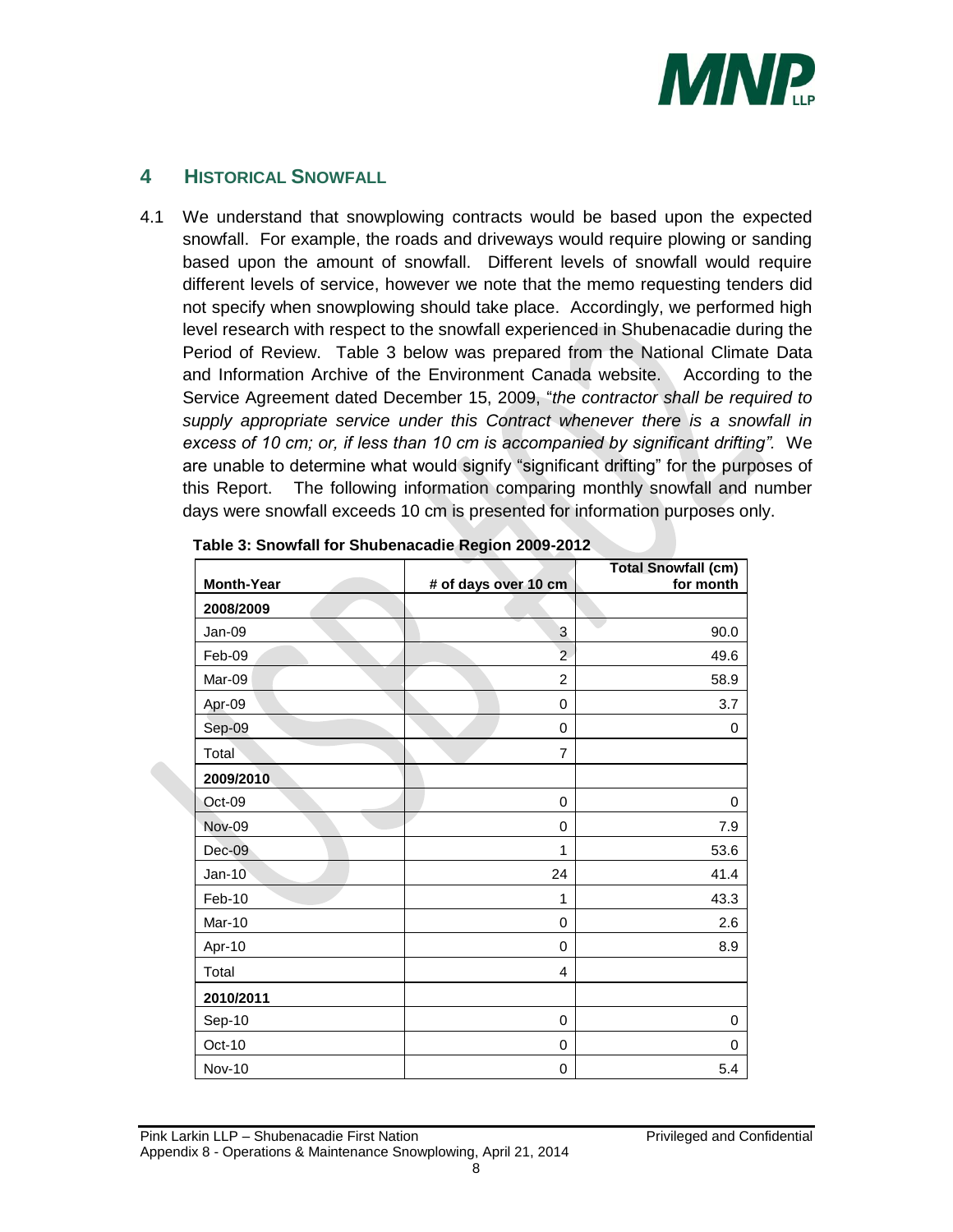

| <b>Month-Year</b> | # of days over 10 cm | <b>Total Snowfall (cm)</b><br>for month |
|-------------------|----------------------|-----------------------------------------|
| Dec-10            | 1                    | 30.9                                    |
| Jan-11            | 1                    | 61.4                                    |
| Feb-11            | $\overline{2}$       | 87.2                                    |
| Mar-11            | 0                    | 4.9                                     |
| Apr-11            | 0                    | 10.3                                    |
| Total             | 4                    |                                         |
| 2011/2012         |                      |                                         |
| Sep-11            | 0                    | $\mathbf 0$                             |
| Oct-11            | 0                    | 5.0                                     |
| <b>Nov-11</b>     | 1                    | 35.2                                    |
| Dec-11            | $\overline{1}$       | 19.8                                    |
| $Jan-12$          | 1                    | 39.6                                    |
| Feb-12            | $\overline{2}$       | 29.8                                    |
| Mar-12            | $\overline{0}$       | 28.1                                    |
| Apr-12            | $\overline{1}$       | 9.8                                     |
| Total             | 17                   |                                         |

- 4.2 When comparing the number of days where snowfall was over 10 cm ("snow days") to the amounts paid by SFN for snowplowing we note the following:
	- 2009/2010 \$158,000 for 7 snow days or \$22,571 per snow day;
	- 2010/2011 \$158,000 for 4 snow days or \$39,500 per snow day; and,
	- 2011/2012 \$158,000 for 5 snow days or \$31,600 per snow day.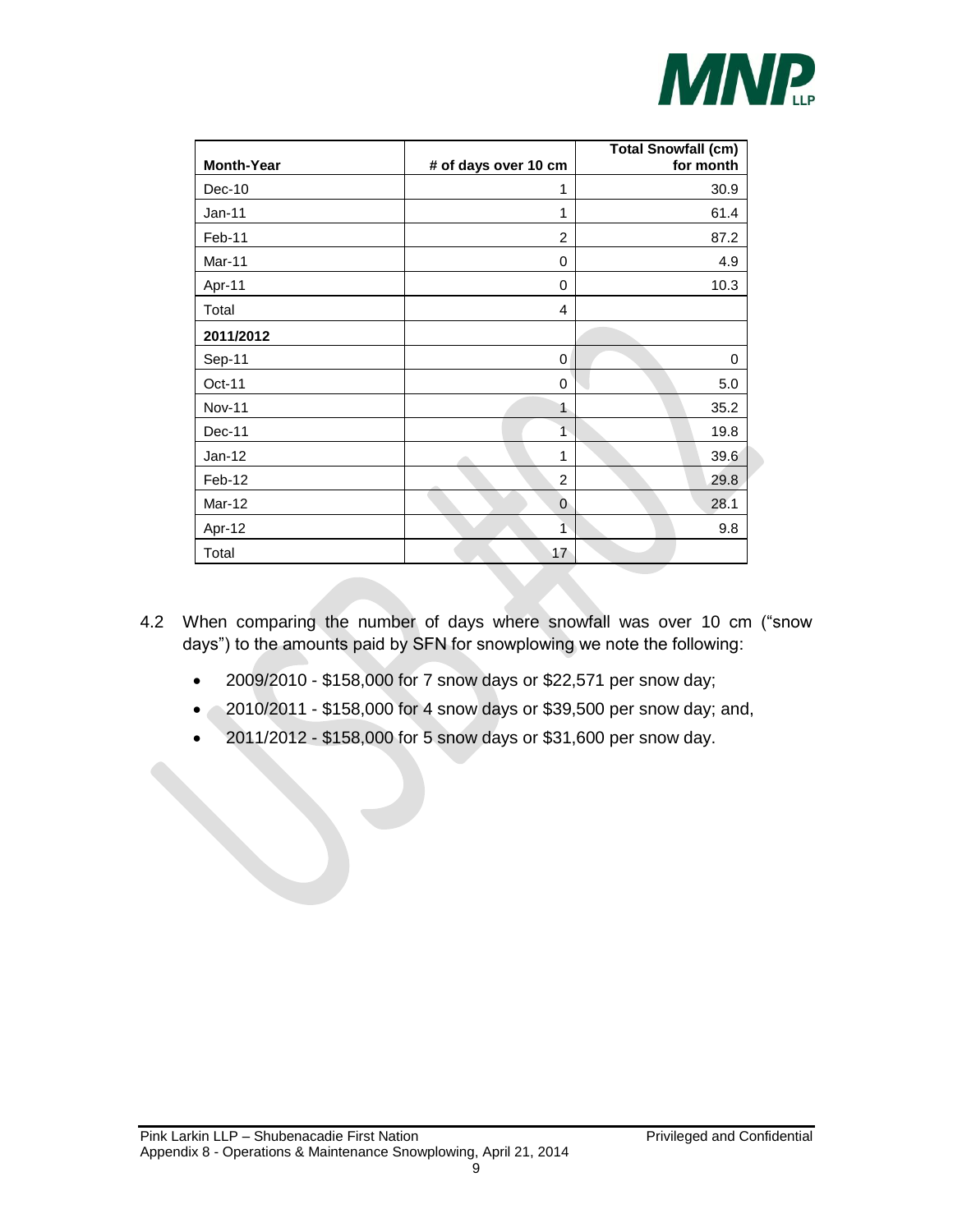

# <span id="page-11-0"></span>**5 CONCLUSION**

- 5.1 Based on the above, the total cost of snowplowing for the three year period was \$474,000.
- 5.2 We believe that Mike Sack has an interest in Sack's Plowing and owns Sack's Excavating. This belief is based on the following:
	- i) The initial invoices under the Sack's Plowing letterhead were signed by Henry Sack and then only by M. Sack after February 2010.
	- ii) M. Sack invoiced the Band using Sack's Excavating letterhead in 2011 and 2012. These invoices were not in relation to snowplowing;;
	- iii) M. Sack applied monies owed for snowplowing against monies he owed the Band for fishing revenues.
- 5.3 It does not make sense that the snowplowing contract would be reviewed and authorized by the Housing department. Operations and maintenance historically was responsible for this area and would have the expertise to determine the condition of the roads, the responsiveness of the snowplowing contractor and the effectiveness in the community. We were not advised of the rationale for the change of responsibility to Housing. We note that D. Gloade, the Housing Manager at the time was also an employee of M. Sack. This is a serious risk to the organization and potential conflict of interest for D. Gloade.
- 5.4 The contract was signed by H. Sack but M. Sack did the majority of the invoicing and received most of the payments for the snowplowing. M. Sack is not referenced in the contract and appears to have circumvented the bid process he engaged in the year previously. M. Sack was a member of Council and did not declare his conflict of interest in regard to this contract.